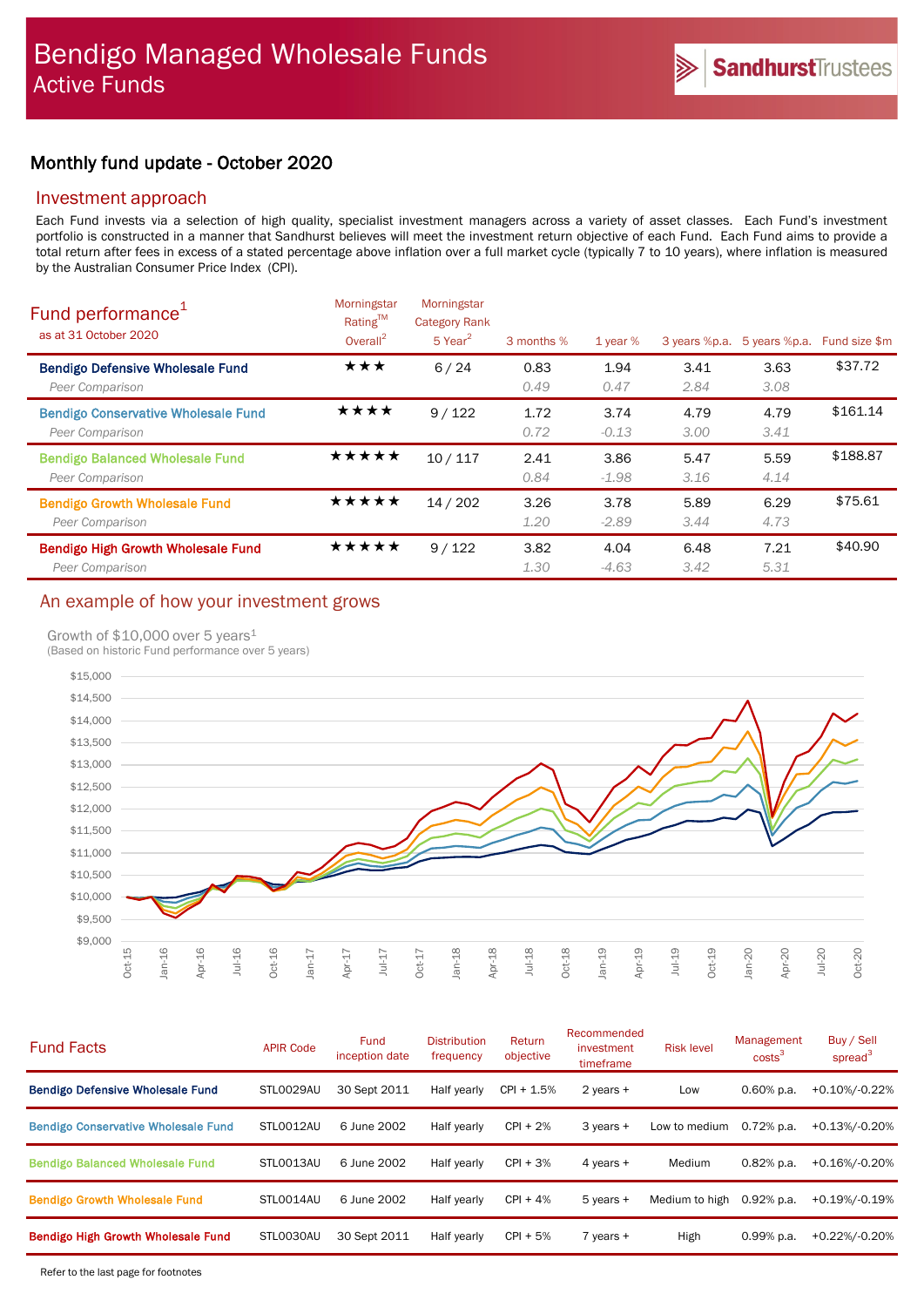# Asset allocation and the Unit prices of the Unit prices of the Unit prices of the Unit prices of the Unit prices

### Bendigo Defensive Wholesale Fund



### Bendigo Conservative Wholesale Fund

|  | $\blacksquare$ Aust Sh         | 16.4% |
|--|--------------------------------|-------|
|  |                                |       |
|  | $\blacksquare$ Int Sh          | 11.9% |
|  | $\blacksquare$ Int Sh (Hedged) | 9.1%  |
|  | Property & Infra               | 0.9%  |
|  | $\blacksquare$ Cash            | 17.8% |
|  | $\blacksquare$ Int Fl          | 9.4%  |
|  | ■ Aust Fl                      | 30.3% |
|  | <b>Alternative</b>             | 4.2%  |
|  |                                |       |

#### Bendigo Balanced Wholesale Fund



#### Bendigo Growth Wholesale Fund

| $\blacksquare$ Aust Sh         | 35.3% |
|--------------------------------|-------|
| $\blacksquare$ Int Sh          | 22.2% |
| $\blacksquare$ Int Sh (Hedged) | 17.0% |
| Property & Infra               | 5.9%  |
| $\blacksquare$ Cash            | 9.0%  |
| $\blacksquare$ Int FI          | 0.7%  |
| $\blacksquare$ Aust FI         | 5.3%  |
| <b>Alternative</b>             | 4.6%  |
|                                |       |

#### Bendigo High Growth Wholesale Fund

| ■ Aust Sh             | 37.9% |
|-----------------------|-------|
| $\blacksquare$ Int Sh | 23.1% |
| Int Sh (Hedged)       | 22.8% |
| Property & Infra      | 5.7%  |
| $\blacksquare$ Cash   | 6.8%  |
| $\blacksquare$ Int FI | 0.0%  |
| ■ Aust Fl             | 0.0%  |
| ■ Alternative         | 3.7%  |
|                       |       |

| Unit prices                                | Application | Withdrawal |  |
|--------------------------------------------|-------------|------------|--|
| as at 31 October 2020                      | price       | price      |  |
| <b>Bendigo Defensive Wholesale Fund</b>    | \$1,10535   | \$1.10182  |  |
| <b>Bendigo Conservative Wholesale Fund</b> | \$1.09221   | \$1.08861  |  |
| <b>Bendigo Balanced Wholesale Fund</b>     | \$1.02893   | \$1.02513  |  |
| <b>Bendigo Growth Wholesale Fund</b>       | \$0.97006   | \$0.96638  |  |
| <b>Bendigo High Growth Wholesale Fund</b>  | \$1.34011   | \$1.33450  |  |

### Make the most of your investment

### You need \$50,000 to start an investment in one of our Bendigo Managed Wholesale Funds

 $\blacktriangleright$  The power of compounding

Compounding can be a powerful tool in wealth creation. Reinvesting distributions can be one of the easiest and cheapest ways to increase your holdings over time. You're compounding your investment's growth by continually adding more units which, in turn, will generate distributions of their own.

#### Why not reinvest your half yearly distributions?

 $\blacktriangleright$  The benefits of making it regular

Making regular contributions to your investment can both grow your investment and smooth the effects of market highs and lows.

### Why not add a Regular Savings Plan to your investment? You can establish one from as little as \$50 per month.

You can also use BPAY® to add to your investment at any time with as little as \$100. See your statement for your BPAY reference number.

® Registered to BPAY Pty Ltd ABN 69 079 137 518

### Do you have any questions?

For further information contact us on 1800 634 969 or visit www.sandhursttrustees.com.au